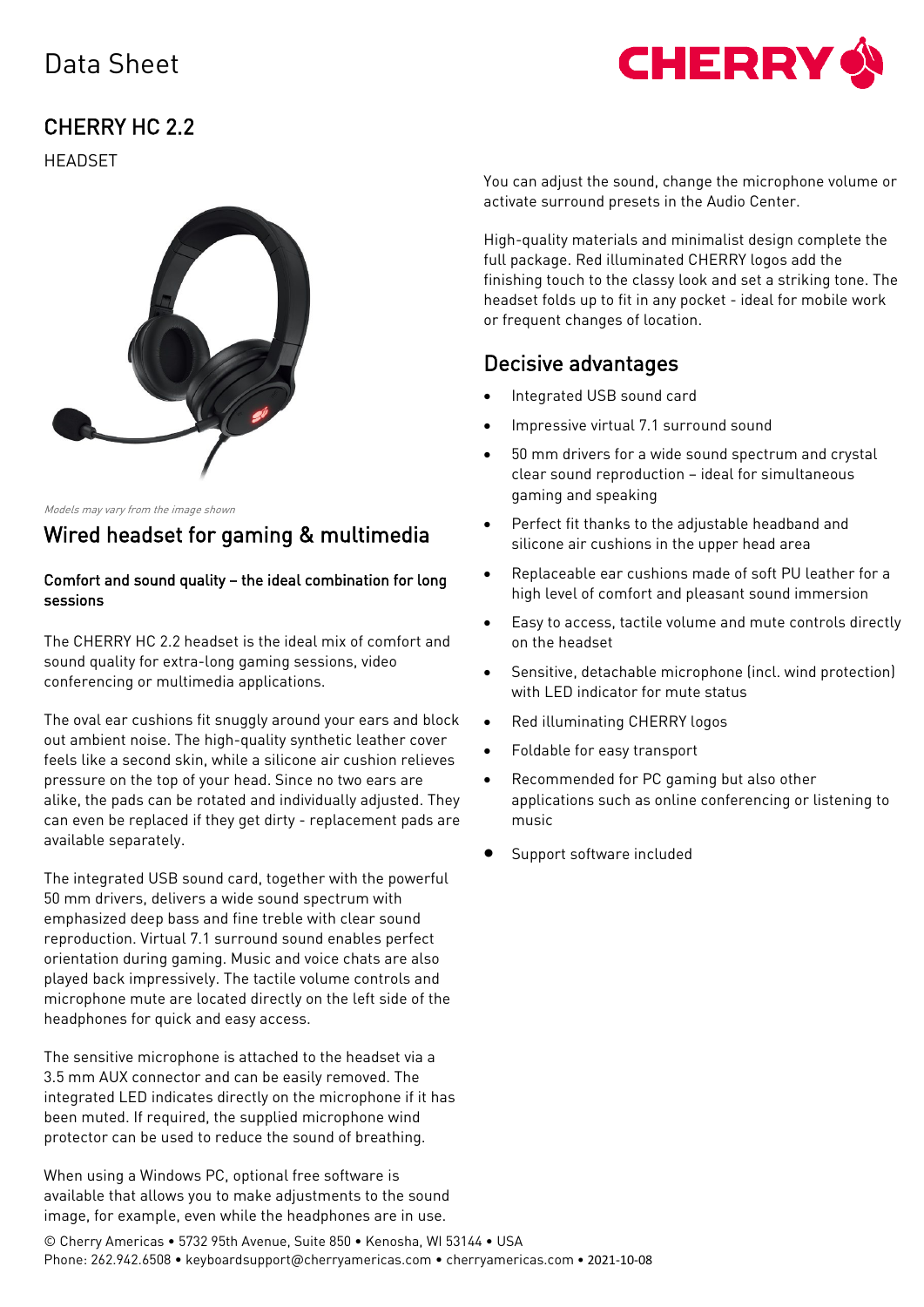# CHERRY HC 2.2

HEADSET

## Technical specifications

### Case construction:

Closed

### Color (depending on product)

Housing: Black

## Ear phones: Black

### Headset

- Nominal impedance 32 Ohm
- Frequency range from/up to 20 20000 Hz
- 7.1 USB sound card
- Microphone input 3.5 mm
- Cable length: 2.2 meter (7.22 feet)

### Weight (product)

Headset: approx. 11.46 oz

Total weight (incl. packaging):

Approx. 1.21 lb

### Power consumption

Max. 100 mA

## Connection socket

USB

#### Product approvals

- CE
- KCC
- Windows hardware compatibility
- China RoHS
- UKCA

### System requirements

Windows 7, 8, 10, 11

#### Scope of delivery

- Headset
- **Microphone**
- Microphone cover
- Operating instructions

#### **Dimensions**

Headset: approx. 7.87 x 7.48 x 3.54 in

Packaging: approx. 5.91 x 4.06 x 7.95 in

#### Storage temperature

-13 °F to 149 °F, max. 85% humidity

### Operating temperature

32 °F to 122 °F, max. 85% humidity

### Packaging unit

Number of products in outer package 10

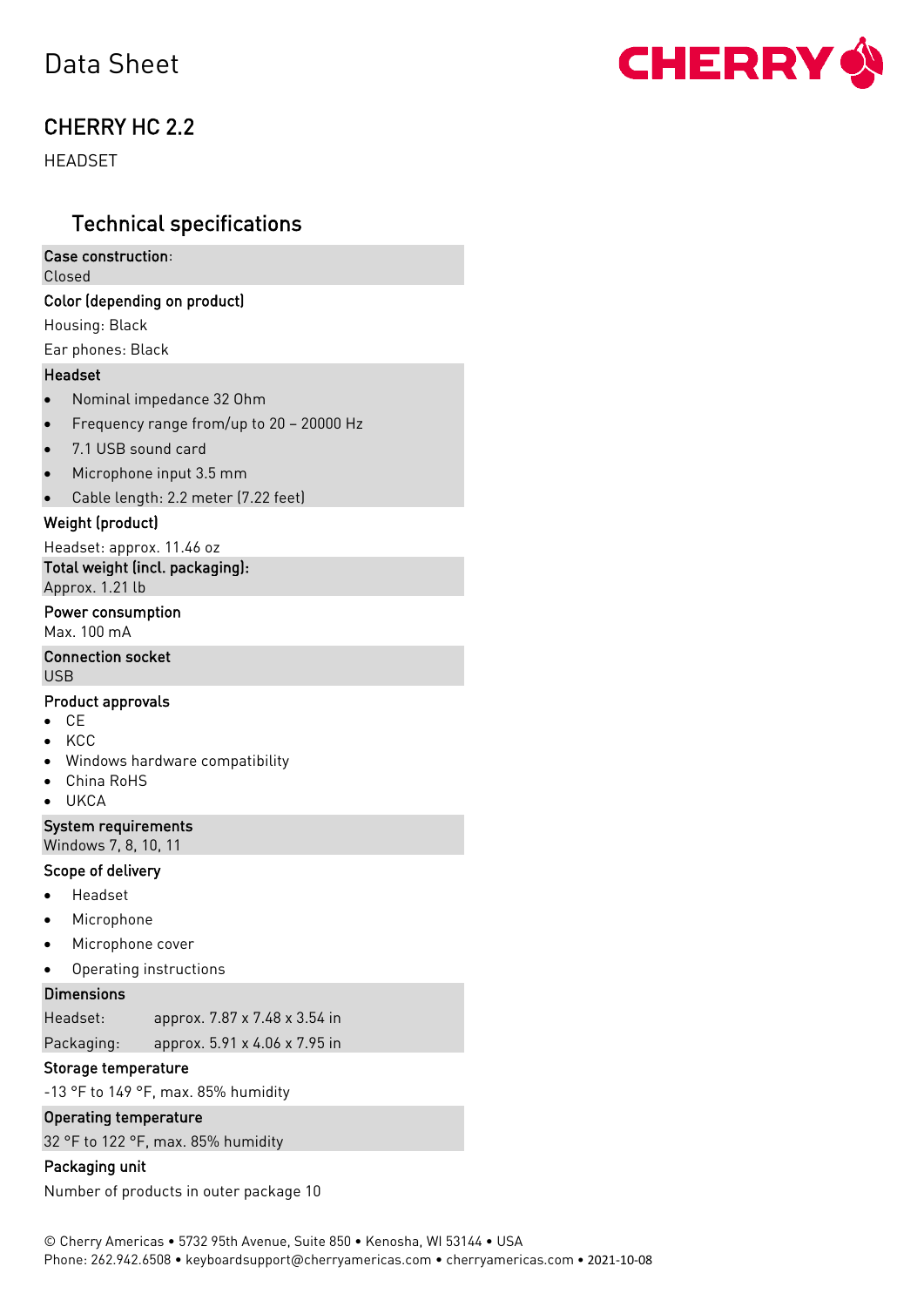# CHERRY HC 2.2

HEADSET



### **Warranty**

We put a lot of dedication and hard work into the development of our products and we are proud of their quality. This is why, in addition to the statutory guarantee mentioned in the operating instructions, we are granting an expanded manufacturer's guarantee that is subject to the conditions stated below. For the first two years after delivery, the statutory warranty applies. In the third year after delivery, CHERRY voluntarily grants an additional warranty according to the following conditions ("extended warranty"). In the event of a defect, please contact the seller of your CHERRY product. Do not carry out any repairs on your own and do not open the product. There is no warranty if unauthorized changes to the product cause a defect.

#### **Conditions for the extended warranty**

In the case of a defect after the first 2 years after delivery of the CHERRY product, CHERRY grants its customers for the additional period of one year the right to assert claims for cure, i.e. demand that the defect is remedied or a thing free of defects is supplied. The extended warranty is to be asserted against the seller of the CHERRY product upon presentation of the original invoice, proof of purchase or a comparable proof of the time of purchase. CHERRY, and the seller of the CHERRY product, where applicable, shall remedy the defect in the event the customer has justified claims for cure under the terms of the extended warranty. Excluded from the extended warranty are damages caused by improper use, in particular by the effects of chemical substances, other damages caused by external influences, as well as normal wear and tear and optical changes, in particular discoloration or abrasion of shiny areas. Also excluded from the extended warranty are accessories and other parts which are not an integral part of the purchased item.

Errors, technical changes and delivery possibilities excepted. Technical information refers only to the specifications of the products. Features may differ from the information provided.